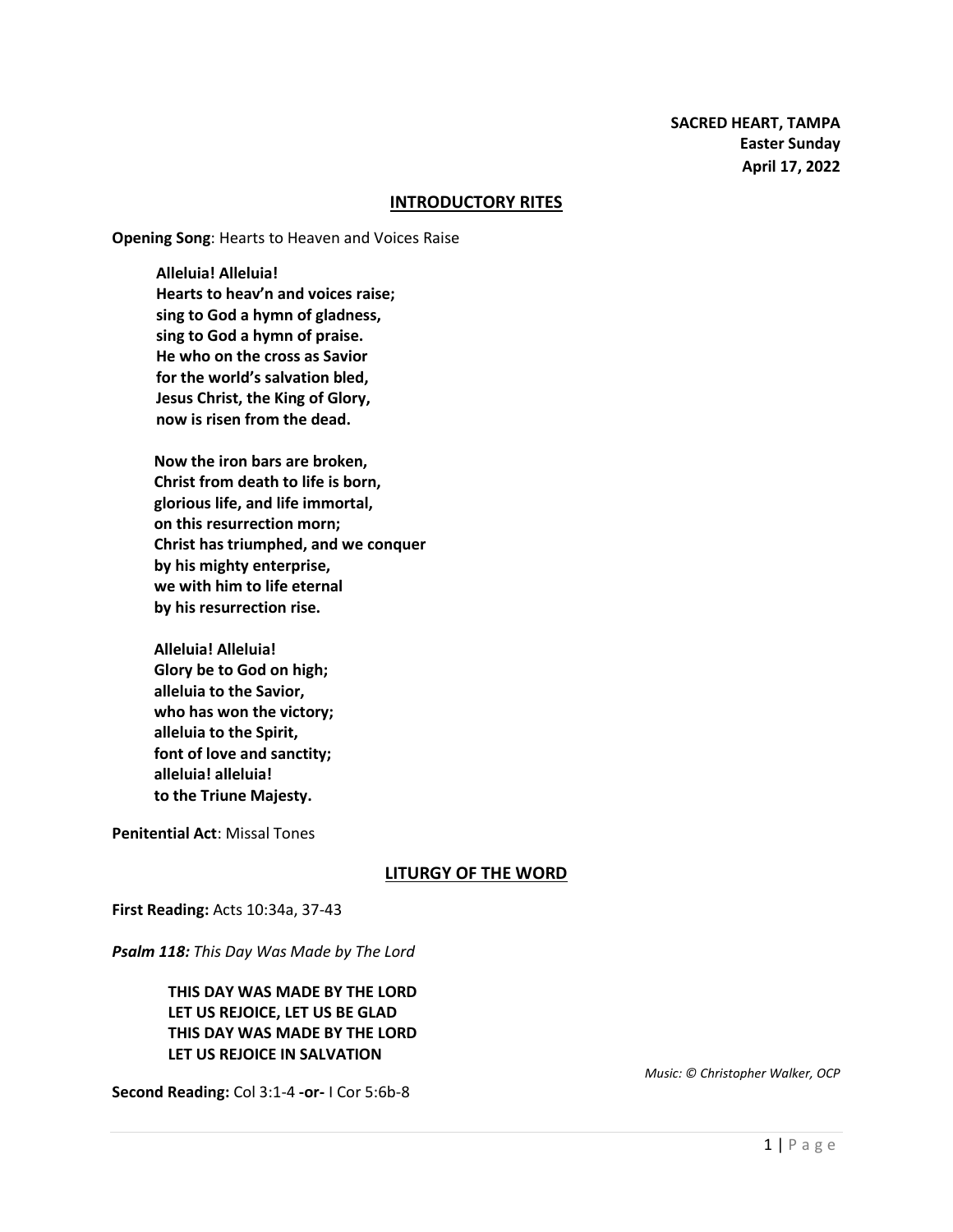### *Gospel Greeting:* Easter Alleluia (Hurd)

**Gospel:** Jn 20:1-9

**Homily**

### **RENEWAL OF BAPTISMAL PROMISES BY THE CONGREGATION**

Invitation

Renunciation of Sin

Profession of Faith

Sprinkling with Baptismal Water

**Sprinkling Song**: Water of life (Cortez)

## **WATER OF LIFE, HOLY REMINDER; TOUCHING RENEWING THE BODY OF CHRIST. (2)**

© 1994 Jaime Cortez OCP

### **LITURGY OF THE EUCHARIST**

*Preparation of Gifts & Altar*: Jesus Is Risen, Let Us Sing!

**Jesus is risen! Let us sing! Praise to the ever-living King! Alleluia! Alleluia! Praise him in song, ye Seraphim! Praise him with joy, ye Cherubim! Alleluia! Alleluia! Alleluia! Alleluia! Alleluia!**

**On this most holy day of days, let us together sing his praise! Alleluia! Alleluia! Raise joyful voices to the sky! Sing out, ye heavens, in reply: alleluia! Alleluia! Alleluia! Alleluia! Alleluia!**

**To God the Father let us sing, to God the Son, our risen King! Alleluia! Alleluia! And equally let us adore the Holy Spirit evermore! Alleluia! Alleluia! Alleluia! Alleluia! Alleluia!**

> *Text: LM with alleluias; Compilers, 1978. Music: Auserlesene Catholische Geistliche Kirchengesänge, Cologne, 1623.*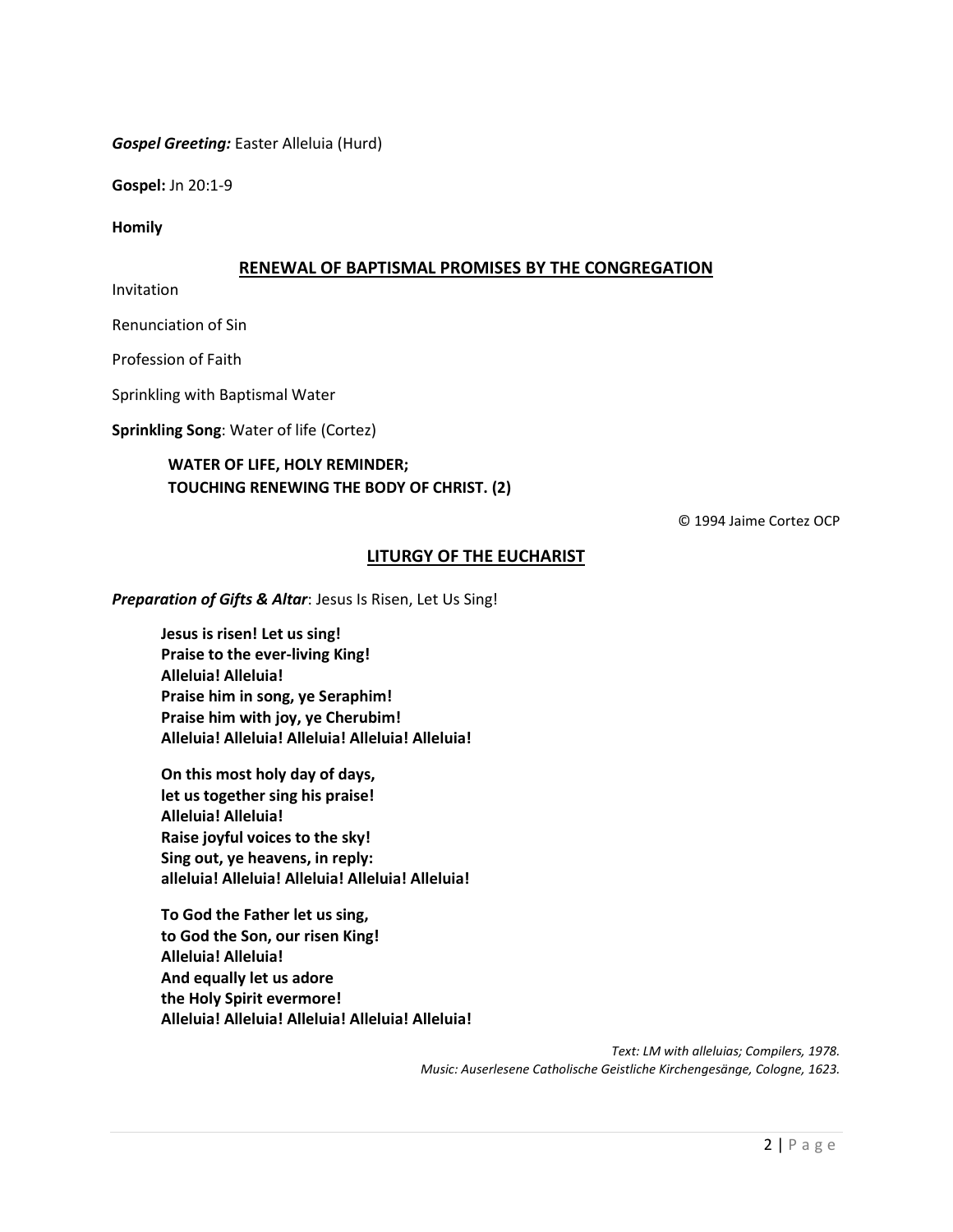*Eucharistic Acclamations:* Mass of Resurrection (DeBruyn) Holy, Holy – We Proclaim – Amen

## **COMMUNION RITE**

**Our Father**

*Lamb of God:* Mass of Resurrection (DeBruyn)

*Communion Song:* I Am The Bread of Life

**I am the Bread of life. You who come to me shall not hunger; And who believe in me shall not thirst. No one can come to me unless the beckons.**

**AND I WILL RAISE YOU UP, AND I WILL RAISE YOU UP, AND I WILL RAISE YOU UP ON THE LAST DAY**

**The bread that I will give is my flesh for the life of the world. And if you eat of this bread you shall live for ever, you shall live for ever.**

**Unless you eat of the flesh of the Son of Man and drink of his blood, and drink of his blood, you shall not have life within you.**

**I am the Resurrection, I am the Life, if you believe in me, even if you die, you shall live for ever.**

**Yes, Lord, I believe that you are the Christ, the Son of God, who has come into the world.**

*©1966, 1970, 1986, 1993, 2005, GIA Publications*